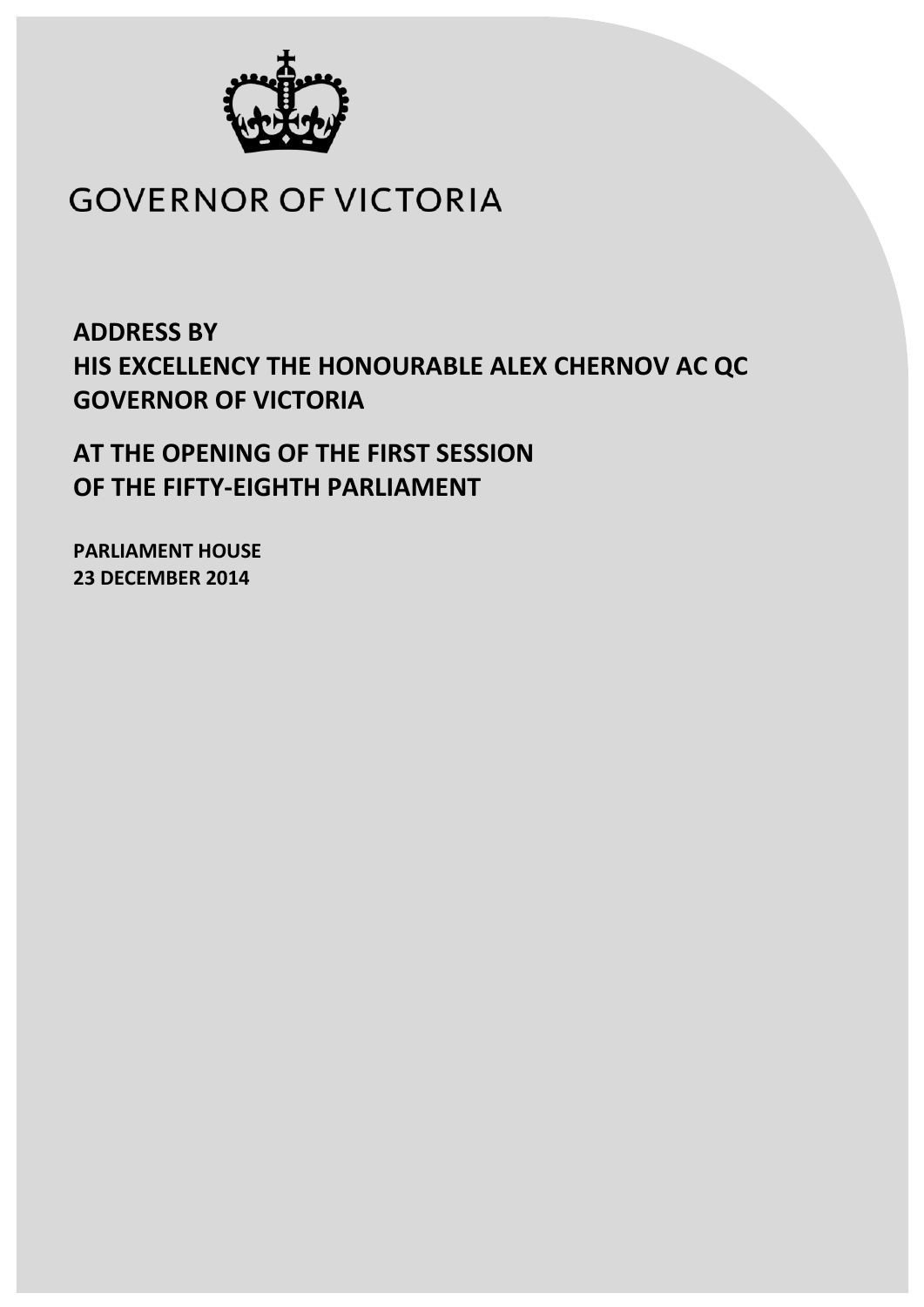#### **Introduction**

Honourable President and Members of the Legislative Council:

Honourable Speaker and Members of the Legislative Assembly:

I would like to acknowledge the Traditional Owners of the land on which we gather today, the Kulin nation.

The general election on 29 November resulted in a change of government in Victoria.

Following the election, I commissioned the Leader of the Victorian Labor Party, Mr Daniel Andrews, to form a new government.

Accordingly, I have called you together on this day, the first session of the 58th Parliament, to outline the policy agenda and legislative intentions of this new government in its first term.

#### **Summary**

The Government has promised to invest in hospitals, ambulances and schools, create jobs, improve public transport and take action on family violence.

The Government will help Victorians find meaningful work and give everyone access to quality services and a lifestyle that is admired by the rest of the world.

The Government describes its policy agenda as a positive plan for Victoria. Over the next four years the Government will focus on:

- jobs and growth
- education and skills
- health and wellbeing
- world-class transport
- a safe and just society
- sustainable and liveable communities
- reforming the Parliament and the public sector.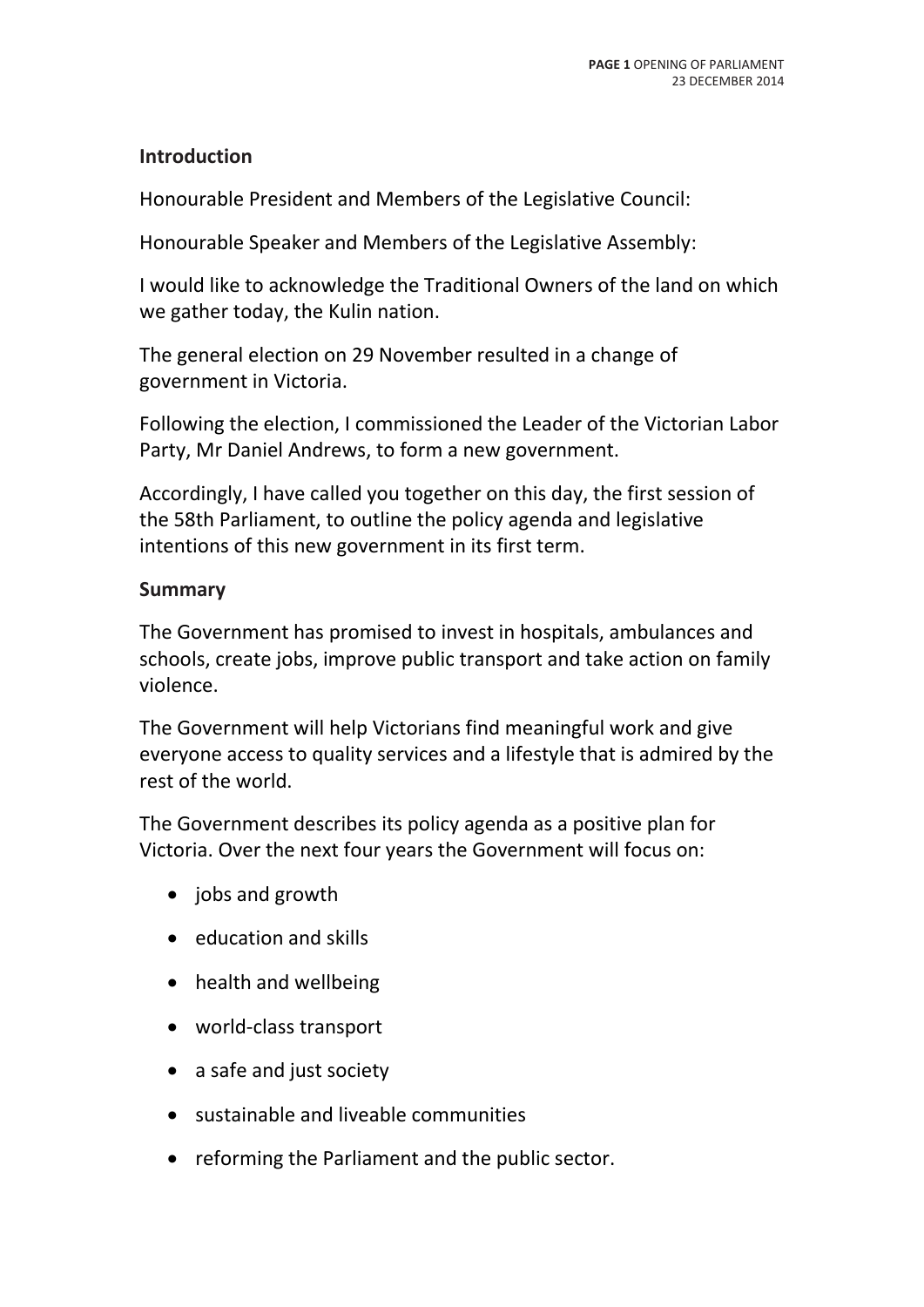## **1. Jobs and Growth**

The Government believes that Victorians deserve well-paid, meaningful jobs that are safe and secure. A strong economy means more jobs for Victorians.

The Government sees its role as investing in Victoria's industries to create jobs and drive growth, and supporting education and skills so our next generation have a chance.

The Government will immediately implement Back To Work, a landmark plan to work with business leaders to grow industries and help create 100,000 full-time jobs for the unemployed. The plan includes:

- the introduction of the Back To Work Bill to provide financial support to employers for hiring unemployed youth, the long-term unemployed and retrenched workers
- the establishment of the Premier's Jobs and Investment Panel an independent body of senior business and industry leaders, providing direct advice to the Premier on the expenditure of a \$500 million fund for jobs and investment
- the establishment of the \$200 million Future Industries Fund to support job-creating projects in high-growth areas, including pharmaceuticals, energy, food and fibre, and international education
- the establishment of the \$200 million Regional Jobs Fund to support job-creating projects in regional Victoria
- expanding the international Victorian Government Business Office network and delivering a comprehensive program of inbound trade missions to Victoria.

The Government understands that Victoria needs an infrastructure plan that supports a broad, long-term vision for the State.

The Government will establish Infrastructure Victoria to provide independent, transparent advice on our state's priorities and fill a pipeline of projects.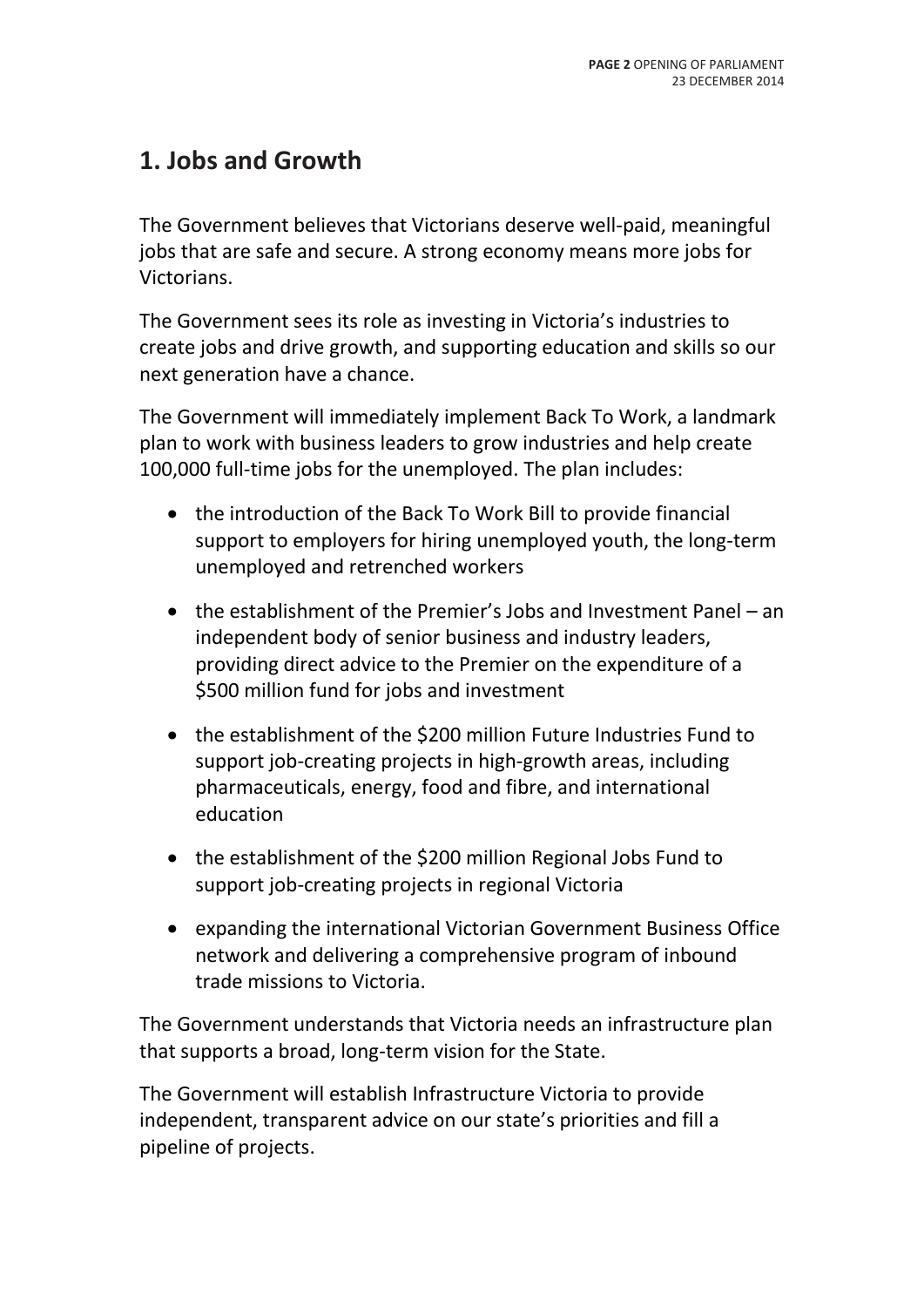### **2. Education and Skills**

The Government understands that Victoria cannot have a prosperous future without an educated, highly-skilled workforce that can seize new opportunities in a changing economy.

The Government aims to make Victoria the Education State – strengthening our economy and the skills of its people.

The Government has outlined a plan to make our schools the best in the country by investing \$510 million to upgrade and rebuild Government schools and \$120 million to upgrade and rebuild Catholic and independent schools

The Government will also help struggling families with the extra costs of education by supporting State Schools Relief to provide new school uniforms and funding 500 breakfast clubs to feed 25,000 children across the State.

The Government will also establish a Camps, Sports and Excursions Fund so no child misses out on outdoor learning and recreation.

Tech Schools will be established across the State for students in Years 7 to 12. The ten new facilities focus on local industries and will be run by local schools, TAFEs, universities and businesses.

Tech school students will spend a set period of time each week enhancing their skills, while also maintaining their enrolment at their local secondary school.

The Government will establish the Doctors in Schools program, which will see doctors visit schools on a weekly basis to treat students in disadvantaged areas.

The Government has also pledged \$100 million to fund an asbestos removal program, so all Victorian government schools can be asbestosfree by 2020.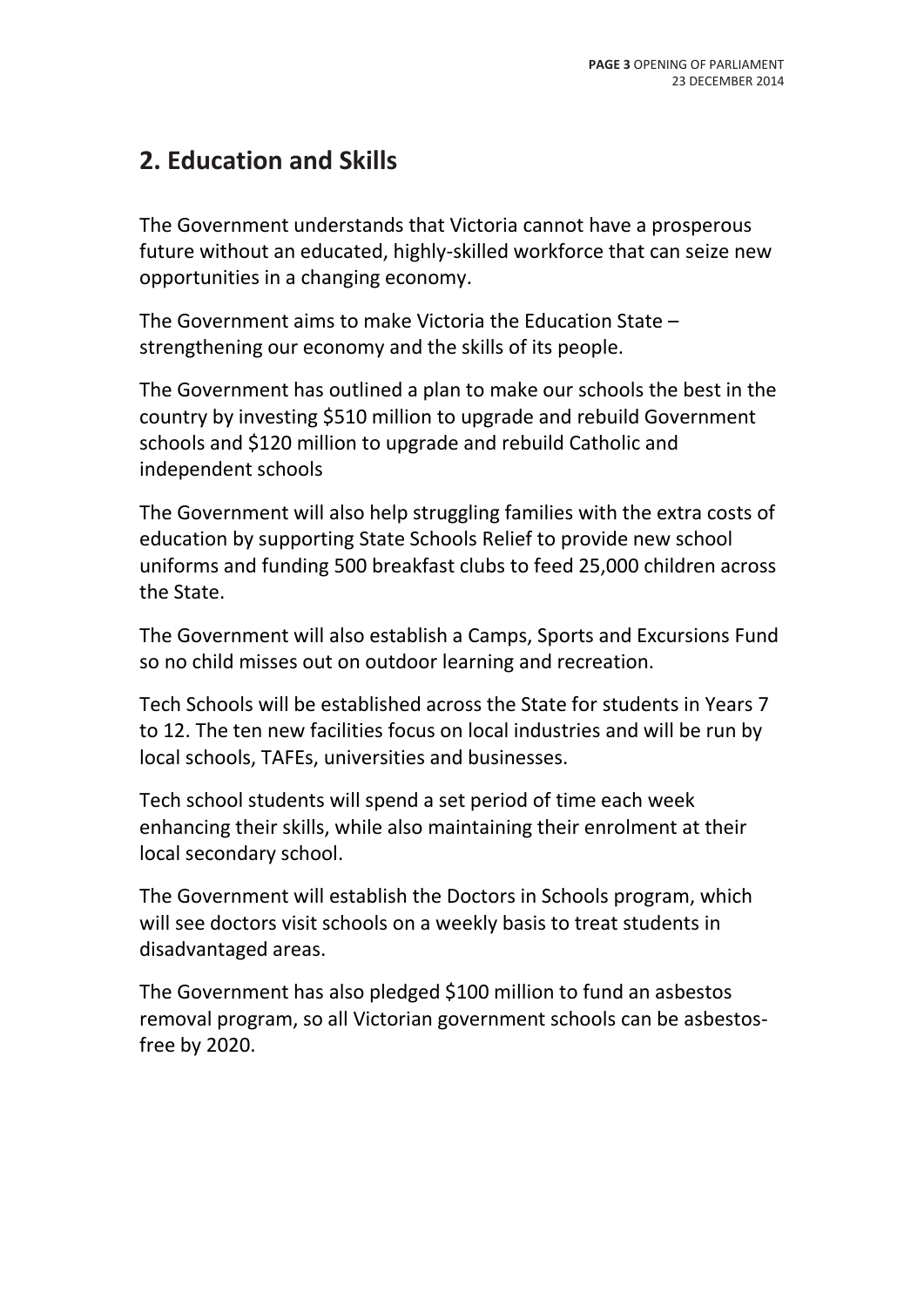### **TAFE and Training**

The Government believes that our economy will be in danger without a strong TAFE system.

The Government has created a \$320 million TAFE Rescue Fund to reopen closed campuses, upgrade buildings, workshops, labs and classrooms, and save those institutes at risk of financial ruin.

A VET Funding Review will be conducted to develop stable funding methods to improve Victoria's training system, in consultation with public and private providers.

The Government wants to encourage more young people to take up apprenticeships. In one initiative, the Government will offer apprentices half-price car registration for the vehicles they use for their trade.

### **3. Health and Wellbeing**

The Government will invest in Victoria's health system to give our loved ones the dignity they deserve and the care they need.

The Government will enshrine in legislation the ratios of nurses and midwives to patients and improve these ratios over time.

Our growing and ageing population places pressure on Victoria's hospitals. This challenge will be met with \$200 million to open more hospital beds and operating theatres so more patients can be treated.

The Government has also pledged \$100 million to reduce ambulance response times in an effort to save lives.

This fund will support initiatives that prioritise ambulances for the sickest patients and upgrade ambulance stations, vehicles and equipment.

24-hour pharmacies, each with their own nurse on-staff to provide medical advice and services after hours, will also be funded.

The pharmacies will give families, shift workers and others needing nonemergency care an alternative to hospital, reducing pressure on emergency departments.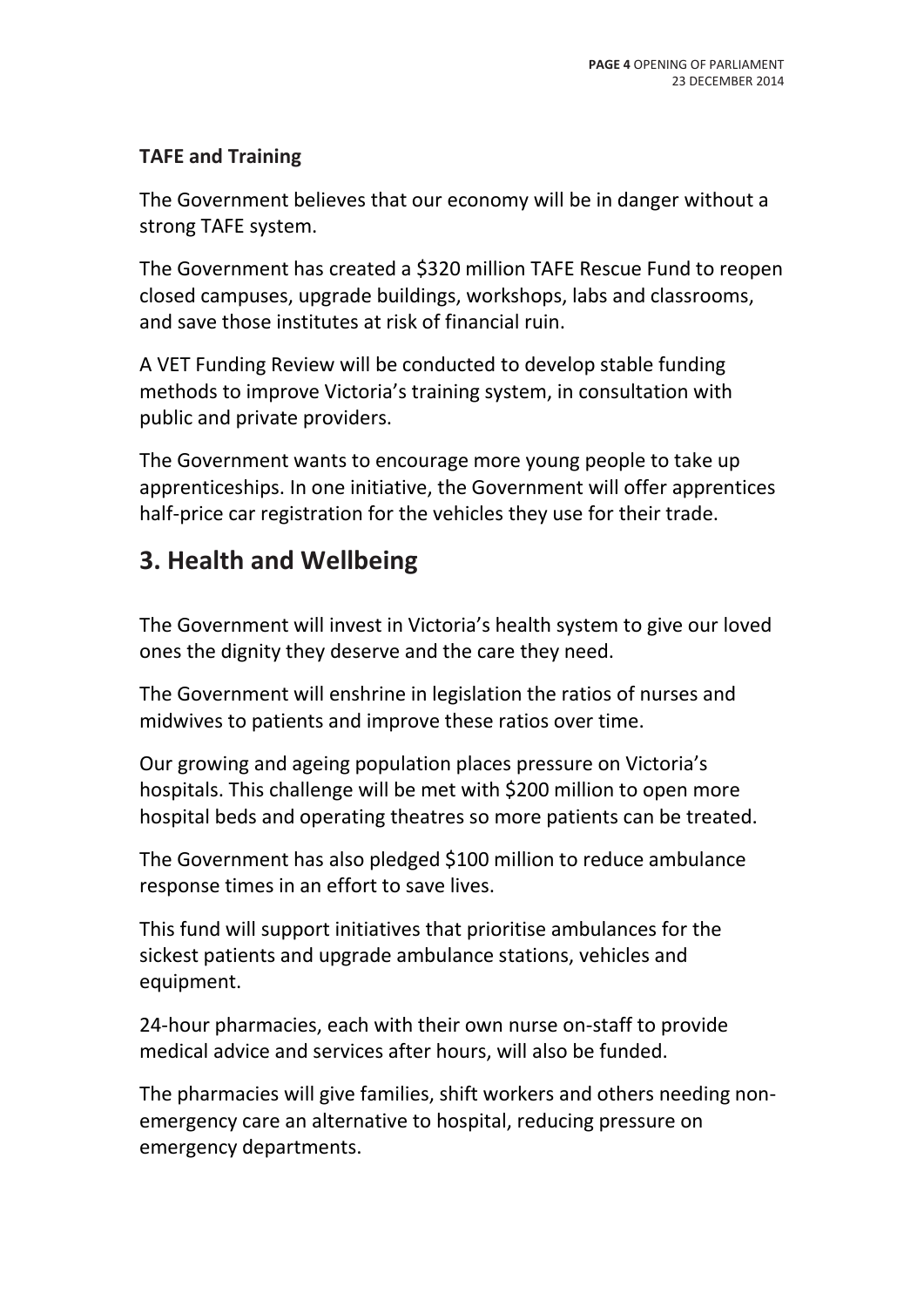The Government will fund a major, \$106.3 million expansion of Casey Hospital to cater for 12,000 more patients, 8,000 more surgeries and 500 more births and build the hospital's first intensive care unit in one of Australia's fastest growing areas.

The Government will build the Western Women's and Children's Hospital in Sunshine. The new five-storey centre will bring the best care closer to home for families in the West.

The Government will build the Victorian Heart Hospital to transform our health system and bring the world's best cardiovascular care, research and training to Victoria.

The Government will completely rebuild Orygen Youth Health's dilapidated Parkville facility, home to the world's largest research institute for youth mental health.

The Government also wants Victoria to lead the world in medical technology, researching cures for chronic disease and developing devices that change lives.

Plans include a \$60 million investment in the Aikenhead Centre for Medical Discovery at St Vincent's Hospital – Australia's first research and education centre for biomedical engineering.

The centre will bring together leading doctors, scientists and researchers, create 1,080 jobs and assist an industry that will support an estimated 10,000 jobs over the next 15 years.

### **4. World-Class Public Transport and Better Local Roads**

The Government will build a world-class public transport system and improve local roads. This will give Victorians more than a better commute to work – it will give them a better quality of life.

The Government will embark on Project 10,000 – a landmark plan to transform public transport, reduce congestion and create 10,000 construction jobs.

Level crossings lock up roads, slow down trains and put lives in danger. The Government will remove 50 of Victoria's most dangerous and congested level crossings, funded by the lease of the Port of Melbourne.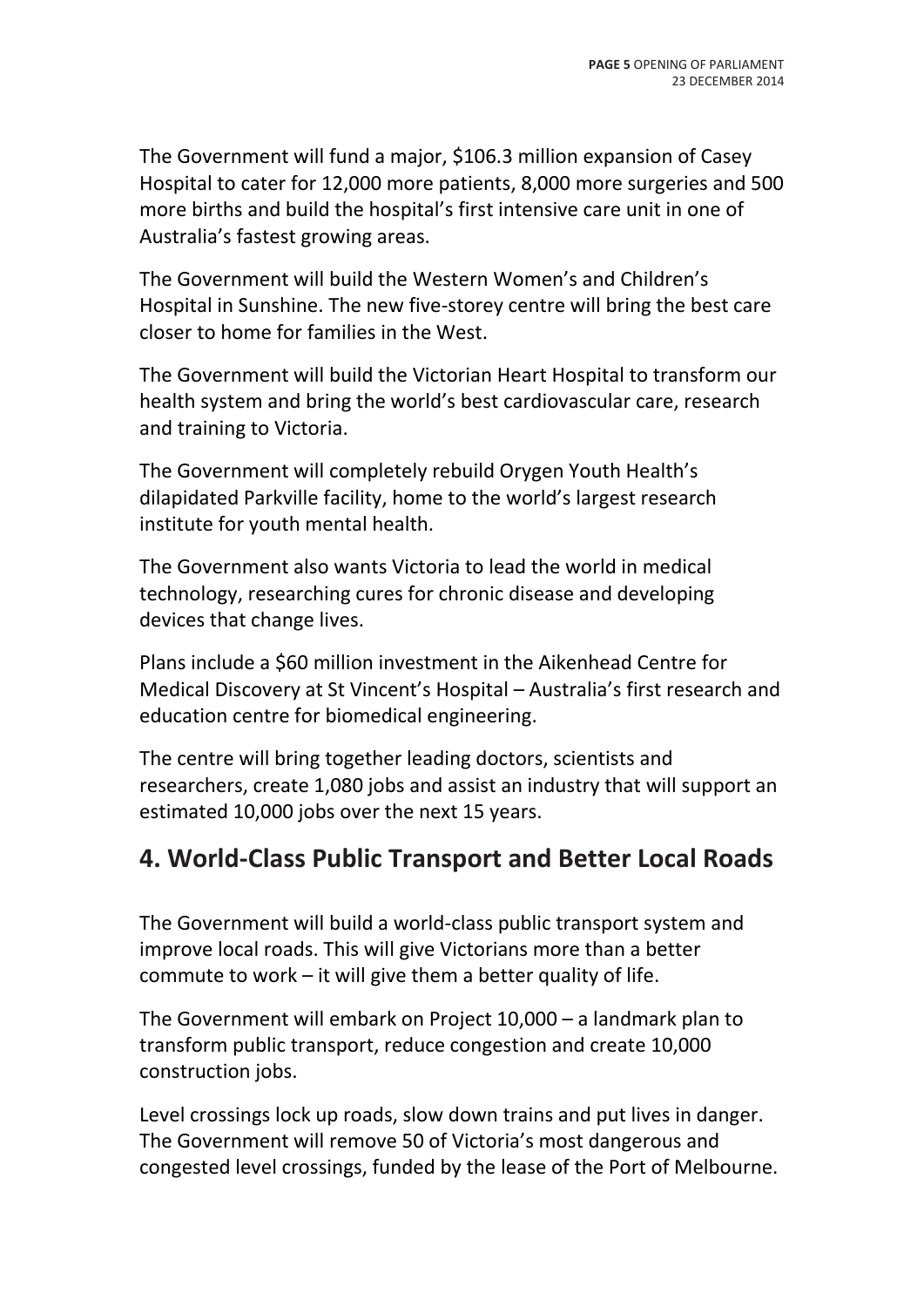The Government will invest \$300 million towards Melbourne Metro Rail, a project that will double the size of the City Loop, build five new stations and a new underground line, and reduce the gridlock in the train system.

The \$500 million West Gate Distributor will take 5,000 trucks a day off the West Gate Bridge and send them directly to the Port.

Under the Government's trial of the 'Homesafe' program, public transport will run 24 hours a day on weekends and 2am shuttle buses will take commuters to major regional cities.

The South Morang train line will be extended to Mernda. Melbourne's growth areas will also benefit from a \$100 million plan to add more bus routes and services.

V/Line services will depart Geelong every 20 minutes between 9am and 3pm, adding 22 more trips to the daily timetable, and Bendigo will get a dedicated suburban rail service.

The Government wants to fix the local roads that Victorians use every day. The Government will guarantee \$1 billion to repair and upgrade suburban roads and \$1 billion to repair and upgrade roads in regional Victoria.

Duplication of the Chandler Highway Bridge will ease congestion for thousands of Victorians who use the bridge every day, and a \$175 million commitment will see Thompsons Road duplicated between East Link and Clyde Road in Cranbourne.

The Government has promised the largest ever investment in driver training and education for young people, to reduce the road toll and cement Victoria as the world leader in road safety.

Every Year 10 student will be enrolled in a free defensive driving course. This program will help them make better, safer decisions on the road.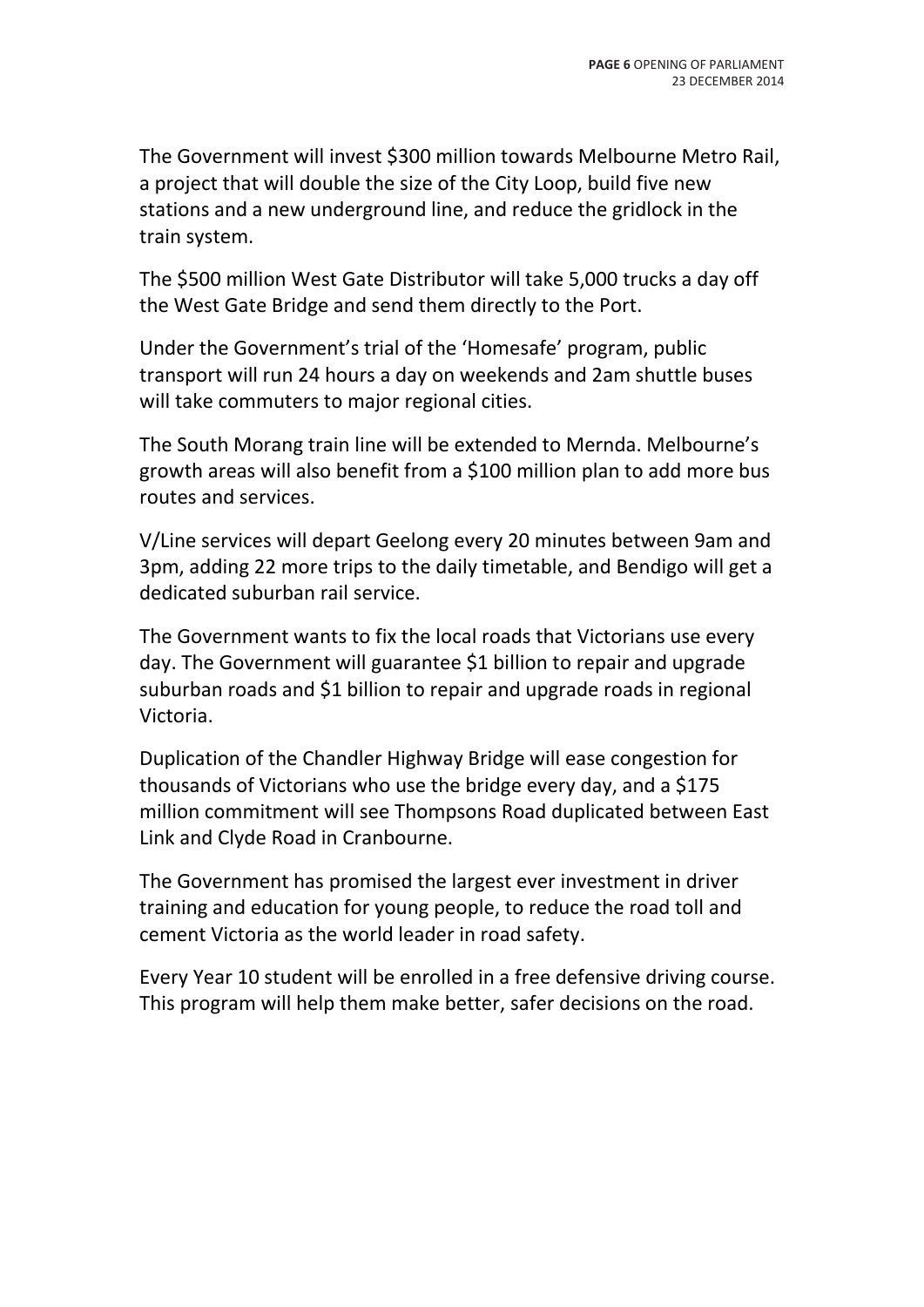## **5. A Safe and Just Society**

All Victorians have the right to feel safe – on the streets, at their schools, on their computer, and in their home.

The Government believes family violence is the biggest law and order issue in this state.

Australia's first Royal Commission into Family Violence will be established, to examine a system that the Government believes does not adequately protect victims or punish perpetrators.

It will be an investigation from the ground up, covering criminal law, the courts, support services, the health system, and alcohol and drug treatment. It will also look at the resources and tools available to hardworking police officers.

The Government will implement all the recommendations of the Royal Commission once it reports to Victorians. Until then, the Government will also provide a \$22.7 million boost to relieve pressure on family violence support services.

More police officers will be put back on the frontline, with custody officers introduced to take over the supervision of prisoners in police cells.

The Government will support those who protect us, funding 350 additional firefighters for the Country Fire Authority and 100 for the Metropolitan Fire Brigade, as well as additional fire stations, trucks and equipment.

The Government will also introduce presumptive rights legislation for firefighters who make cancer compensation claims relating to their work.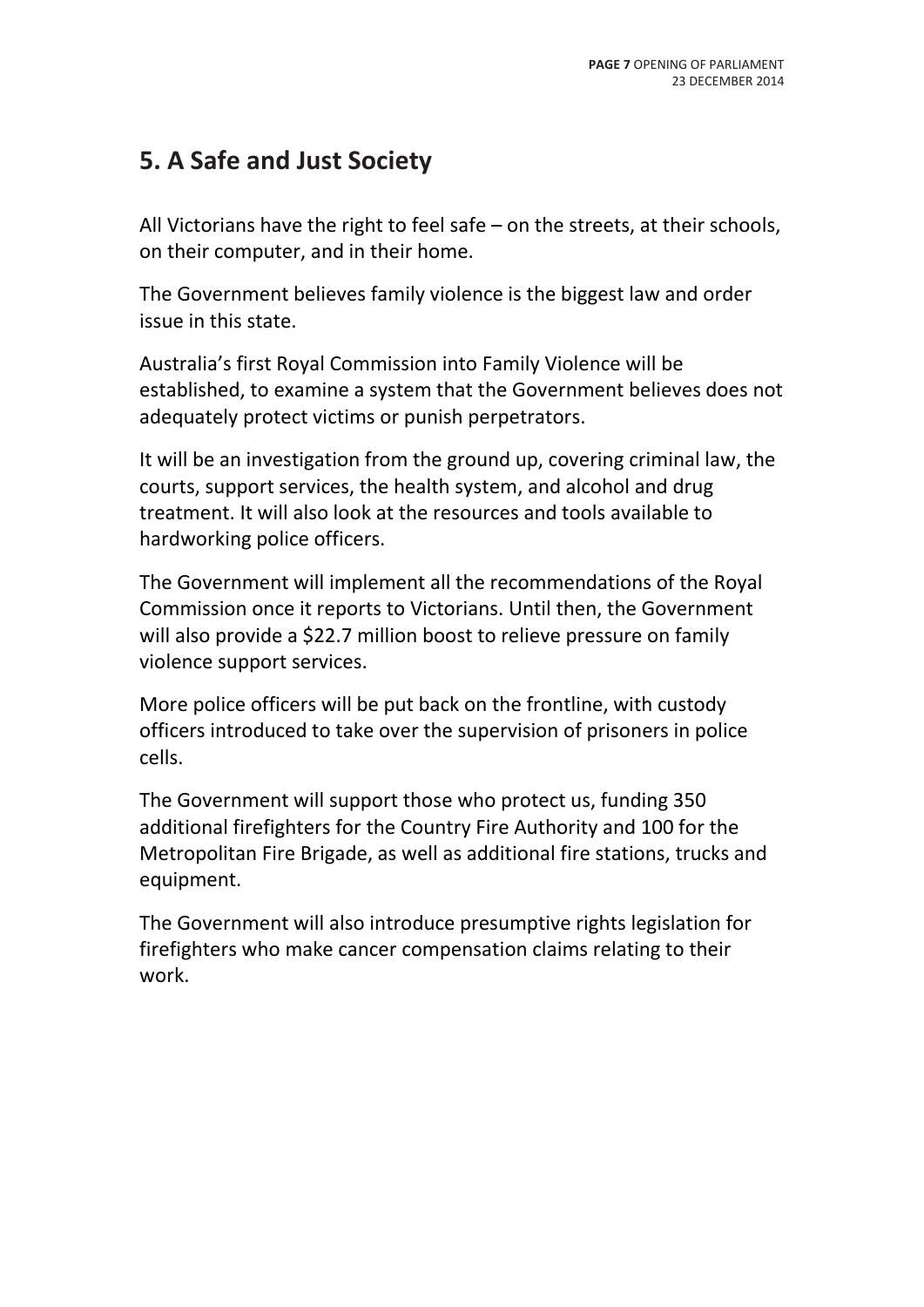### **6. Sustainable and Liveable Communities**

Built and natural environments define our quality of life. The Government understands it has a responsibility to protect Victoria's heritage and maintain its liveability.

#### **Environment**

The Victorian renewable energy sector will be expanded to create new jobs and support a cleaner environment.

A \$20 million New Energy Jobs Fund will offer grants of up to \$1 million to firms specialising in high-growth renewable sectors. Planning restrictions will be amended so that more wind farms can be built in Victoria.

#### **Arts, Sports, Culture and Creativity**

Public holidays are opportunity for families and friends to take a break from normal work or studies. Easter Sunday and the Friday before Grand Final Day will be declared as public holidays in Victoria.

Community sports clubs across Victoria will be upgraded as part of a \$100 million plan to improve grounds and facilities. A fund will also upgrade womens change rooms and facilities at clubs across the State.

Other upgrades include the Simonds Stadium in Geelong, the Eureka Stadium in Ballarat, St Kilda's Junction Oval, the Geelong Performing Arts Centre and the State Library.

The Government will also introduce Music Works, a \$22.2 million plan to boost the local music industry and support local jobs in creative industries.

#### **Planning**

A truly liveable Victoria is one where everyone can access the services and open spaces that are essential for a good life, no matter where they live.

The Government believes new communities should be developed in stages, hand-in-hand with health, education, community, transport, and recreational services.